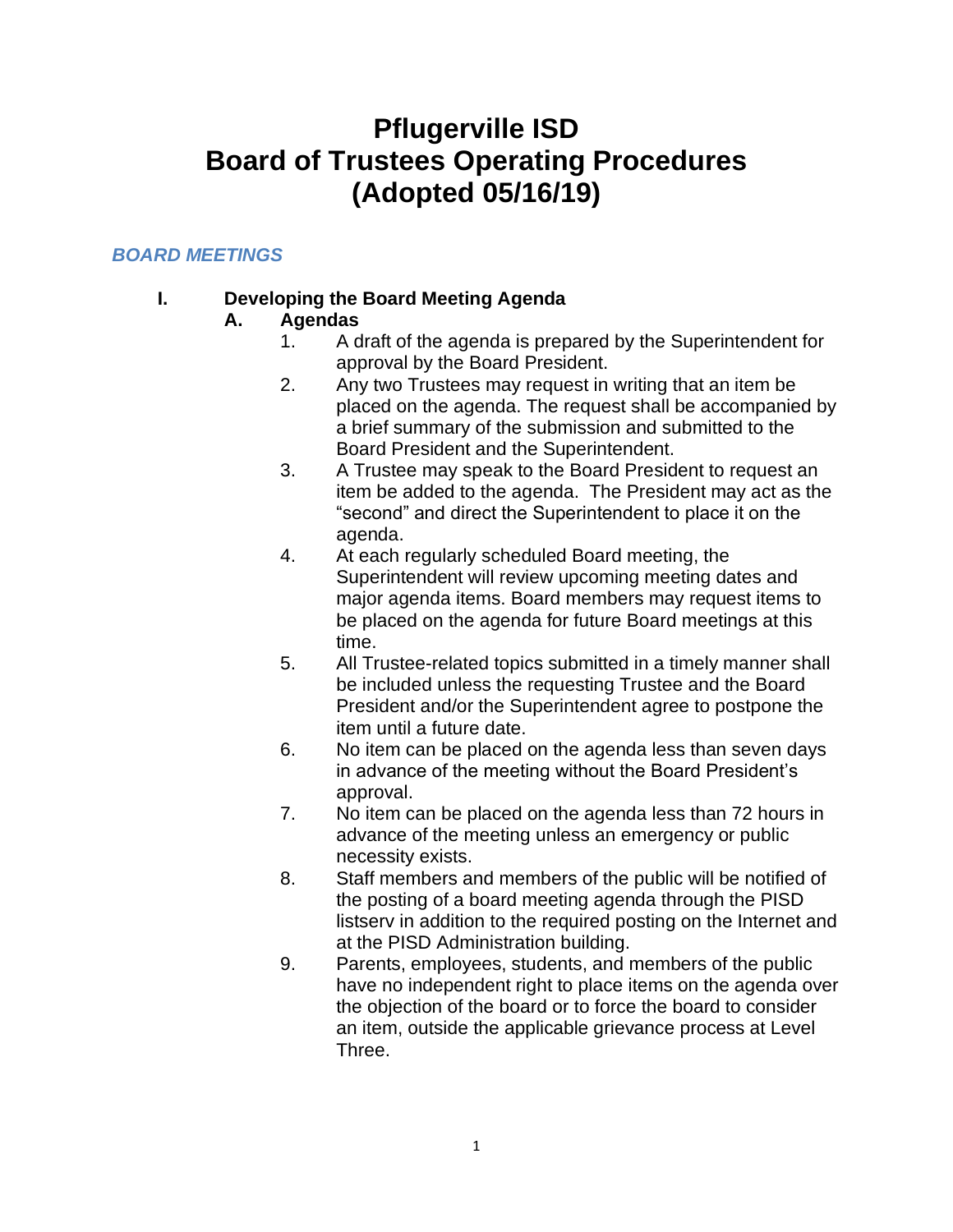### **B. Timely Notification and Information**

- 1. Board members shall be notified of a meeting at least 72 hours prior to a regular or special meeting and at least two hours prior to an emergency meeting.
- 2. Board members will receive relevant supporting documents for the upcoming meeting at least 72 hours prior to the meeting.
- 3. Information will be available to each Trustee online through TASB BoardBook and by hard copy (upon request). Questions regarding supporting documents should be directed to the Superintendent or designee prior to the meeting.
- 4. The Superintendent will prepare and disseminate to Board members a weekly communication to address emerging issues or to provide follow-up information requested by Board members but not requiring discussion during a meeting or workshop.
- 5. The Superintendent will send Board Notes to Board members in preparation for the regular meeting when appropriate.

# **C. Consent Agenda**

- 1. The consent agenda includes items of routine and/or recurring nature, grouped together under one action item. Items presented for the first time shall not be included on the Consent Agenda.
- 2. The Superintendent, with the Board President's approval, shall determine which items qualify for inclusion in the consent agenda.
- 3. Background materials for each agenda item shall be furnished to the Board in the meeting's supporting documents.
- 4. All consent agenda items shall be acted upon by one vote without separate discussion.
- 5. A Board member may request that an item be withdrawn for individual consideration.
- 6. Voting results for all consent agenda items will be specified in the minutes in the same manner as regular items.

#### **D. Meeting Dates**

- 1. The Superintendent will develop a Board calendar that will include regular and workshop meeting dates of the Board of Trustees.
- 2. The calendar will include those items that are cyclical and/or recurring for consideration at regular or workshop meetings.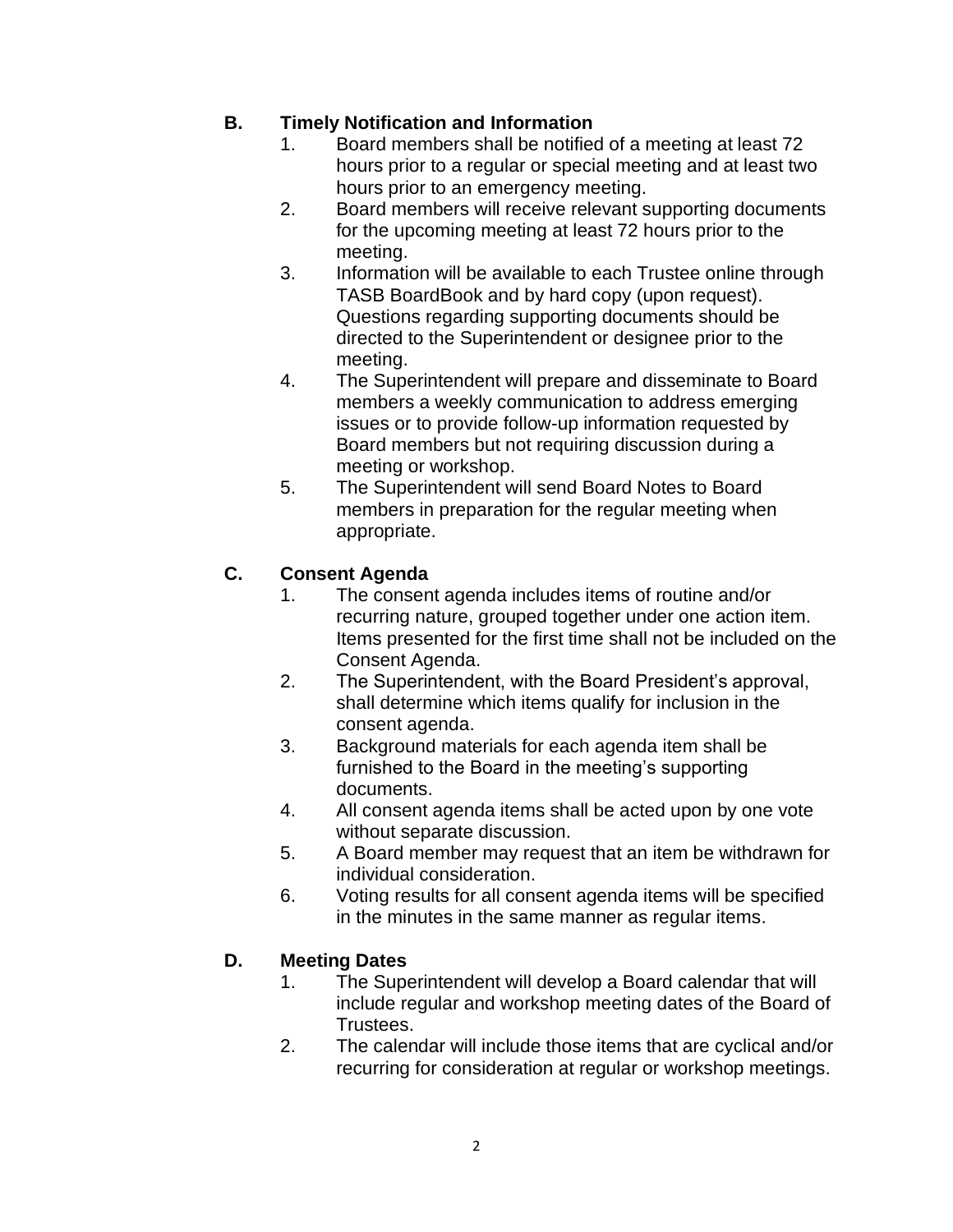- 3. The calendar and agenda items will be made available for the Board and public using appropriate communication methods and posted in accordance with Board legal policy. Review annually for updates/revisions.
- 4. Standard meeting dates will include a workshop (6:30 p.m.) on the first Thursday of each month and a regular Board meeting (7:00 p.m.) on the third Thursday of each month.

# **II. Conducting Board Meetings**

# **A. Quorum**

- 1. Any time four or more members are gathered to discuss school district business, it is considered a meeting and must be posted as such according to Board legal policy.
- 2. Board members are expected to attend Board Workshops and Regular Meetings whenever possible. It is the expectation of the stakeholders of PISD that Trustees be present to represent their interests. If a Trustee must miss a meeting, the Trustee is required to contact the Board President and the Superintendent (or an official designee) in order to give notice of their upcoming absence. If notice is given more than 72 hours in advance of the meeting, email notice is adequate. If the notice is less than 72 hours in advance of the meeting, the Trustee shall give notice to the Board President and Superintendent by phone in addition to email notification.
- 3. Board members should ensure there are four (4) trustees seated at the dais before excusing themselves from a meeting.

# **B. Opening Meeting**

1. The Board will open each regular business meeting by reciting the Pledge of Allegiance to the U.S. and Texas flags. The pledges may be led by a member of the Board or guests invited for this purpose.

# **C. Executive Session**

- 1. The Board may meet in executive session as provided for in the Texas Open Meetings Act, Government Code, Chapter 551, Subchapters D and E.
- 2. The posted agenda shall identify the section or sections of the Act authorizing the closed meeting and the general topic or subjects to be discussed.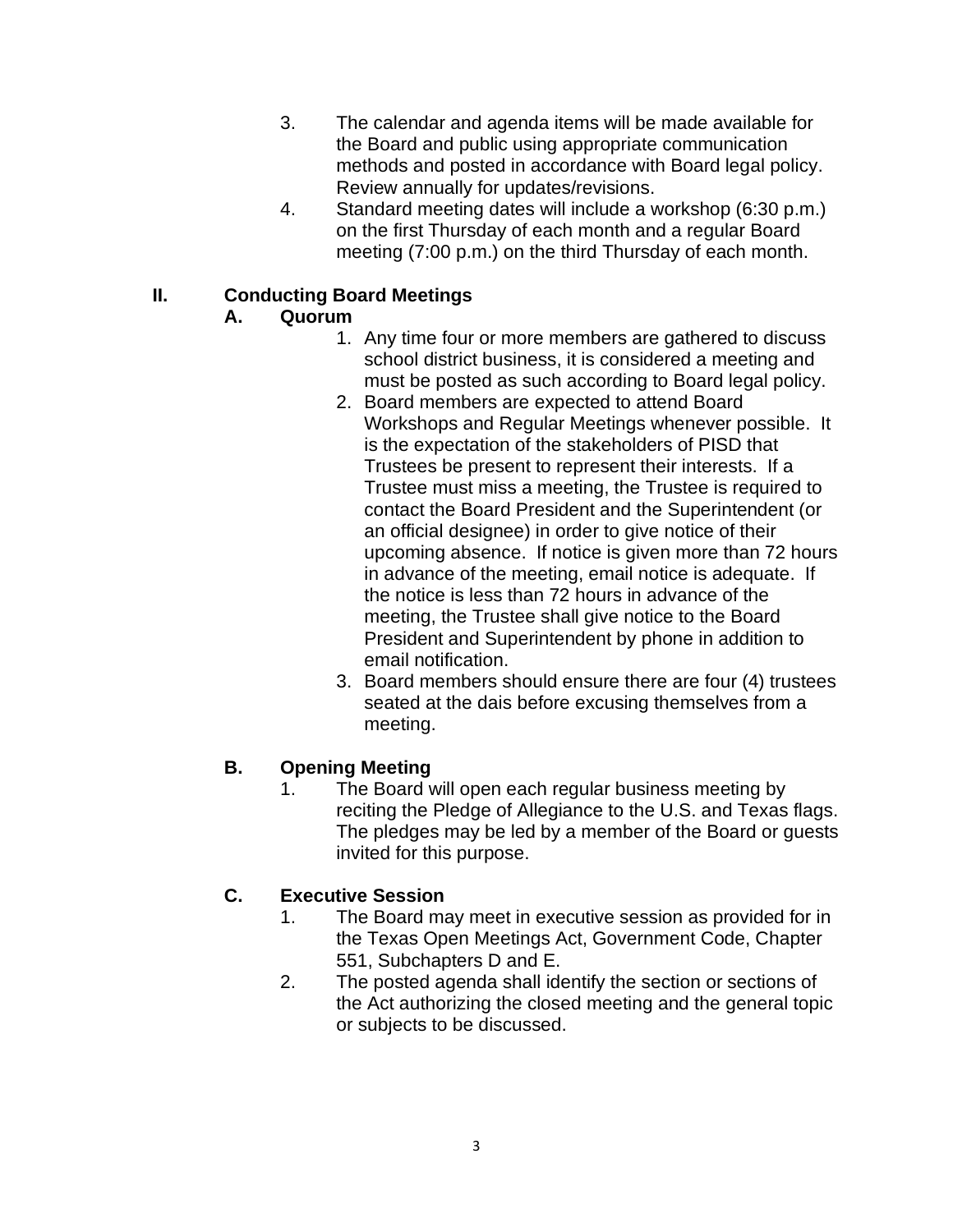- 3. Before any closed meeting is convened, the presiding officer will publicly identify such section or sections and such topics and subjects. Officers should be diligent in monitoring conversations that are relevant to the posted agenda.
- 4. The Superintendent shall attend all meetings of the Board, both public and closed, except when the Board is considering the Superintendent's contract evaluation or performance, or is resolving conflicts between individual Board members.
- 5. All final votes, actions, or decisions regarding the closed session items will be taken in open meeting.
- 6. In the event of the Superintendent's illness or Board approved absence, the Superintendent's designee shall attend such meetings.
- 7. The Board has the right to designate individuals whose presence may be required to address a topic during closed session.
- 8. The Board President is required to sign a certified agenda of all closed sessions. The Board Secretary will complete the certified agenda for closed sessions including the beginning/ending times. Certified agendas must be kept locked and confidential for at least 2 years after the meeting date and are only legally accessible to current board members.
- 9. Only topics related to the cited section of the Texas Open Meetings Act prior to convening in closed session may be discussed in closed session.

#### **D. Public Participation**

- 1. At regular meetings of the Board, the President shall allot time to hear persons who desire to make comments to the Board.
- 2. At the beginning of the Citizen Participation agenda item, the Board President will announce the rules for public participation. At formal Board meetings, the rules of Citizen Participation found in BED(Local) will be referenced for the audience. Board workshops do not include Citizen Participation; guidelines for informal discussion will be noted if such discussion is anticipated. Guidelines are located in Board Operating Procedures: Board Workshops, 7.
- 3. Any person may address the Board at a regular Board meeting during Citizen Participation on the agenda. At the direction of the Board President, public comments relating to a specific agenda item may be postponed until that item is discussed. A citizen must sign up on the appropriate form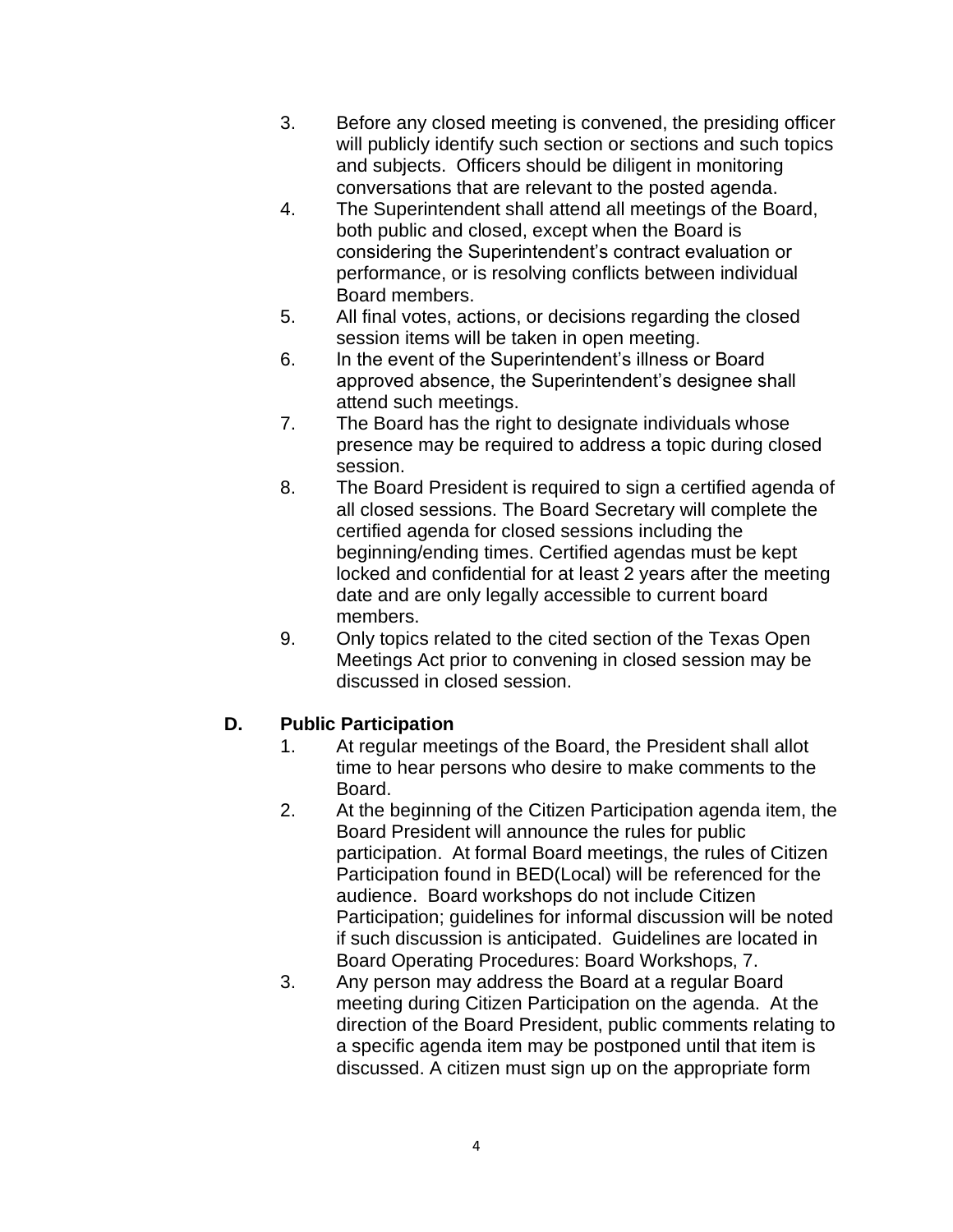and submit to designated Executive Assistant prior to the opening of the Board meeting.

- 4. Citizen comments may be on items listed on the agenda or other areas of school district operations, but shall not include complaints that name specific students/staff. If names are mentioned, the citizen's time will be considered as expired.
- 5. Citizens who wish to file a complaint about specific employees will be directed to the district's grievance policy and made aware that public discussion of complaints against district employees may unduly prejudice the board if they seek recourse through the formal grievance process.
- 6. Questions asked by the public on topics posted on the agenda may be answered during the discussion of that agenda item later in the meeting. Comments or questions on topics not on the posted agenda may be referred to the Superintendent or their designee for consideration and later response.
- 7. Each speaker will be limited to three minutes unless the time is otherwise increased or decreased prior to the beginning of the communications portion of the agenda. **Groups of FIVE or more persons wishing to speak on a single subject shall appoint a spokesperson to express the views of the group.**
- 8. The Board vests in its President or other presiding officer authority to terminate the remarks of any individual when such individual does not adhere to the established rules.

#### **E. Response to Citizens Addressing the Board**

- 1. Board members will listen attentively to comments.
- 2. Board members will not respond to or enter into discussion with the audience during the meeting since items on the agenda will be discussed as appropriate and scheduled on the agenda, and items not on the agenda are not allowed in discussion.
- 3. Board members may respond to speakers by providing clarifying factual information that does not involve Board discussion, or by directing the citizen to a designated staff member for assistance.
- 4. Board members should refrain from leaving the dais to visit with speakers following their public comment.

#### **F. Board Meeting Parliamentary Procedure**

1. The Board shall be guided by parliamentary procedure as detailed in Robert's Rules of Order, Revised, or as spelled out in adopted procedure.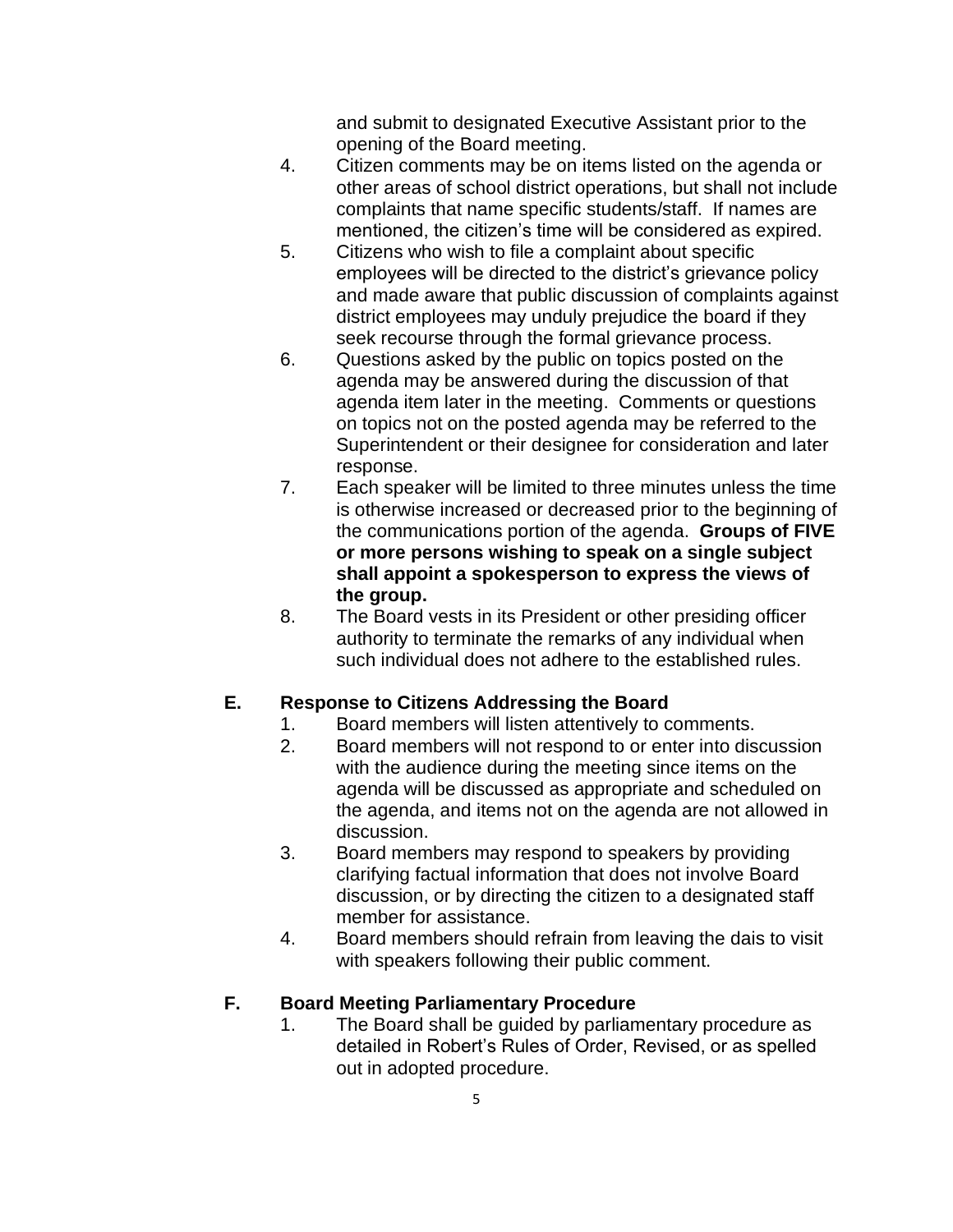- 2. The Board President has the responsibility to keep the discussion to the motion at hand and shall halt discussion that does not apply to the business of the Board.
- 3. Except in conflict of interest, as defined by law, or ethical conflict of interest, Board members are expected to vote on all action items.

### **G. Transacting Business**

1. When an agenda item is presented, a discussion shall be held and a decision reached through voting in accordance with prescribed procedure. Although there may be dissenting votes, which are a matter of record, each Board decision shall be an action by the whole Board, binding upon each member.

#### **H. Meeting Protocol**

1. Board members may not use text messaging, email, or other forms of electronic communication between Board members during Board meetings. Texting is not recommended during the meeting. Refrain from using electronic devices/media during the meeting. Cell phone use is permissible at the end of the meeting when calendaring an event.

#### **I. Hearings**

- 1. Employee or student/parent grievances will be handled according to policy.
- 2. Issues not resolved adequately at the Superintendent level may be appealed to the Board for consideration at their regularly scheduled meeting.
- 3. When hearing grievance matters, the Board adopts the following rules of procedure:
	- a. The district will determine whether the complaint will be presented in open or closed session in accordance with the Texas Open Meetings Act. Complaints arising out of an event or a series of related events will be addressed in one complaint. An individual will not bring a separate or serial complaints arising from any event or series of events that have been or could have been addressed in a previous complaint.
	- b. The Board may review any relevant documents or information that will help resolve the complaint, even if those documents were not submitted by the complainant at the Level Two conference.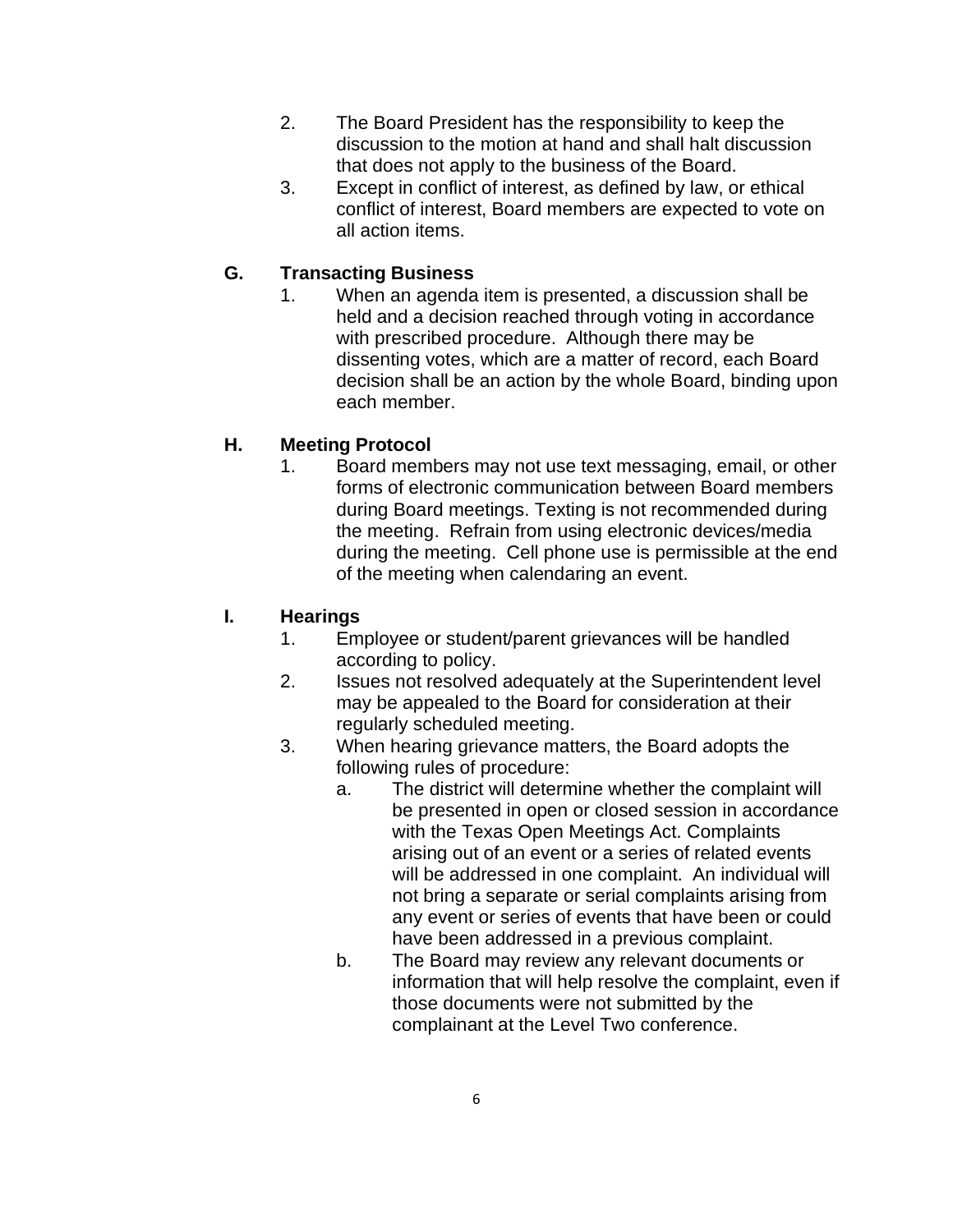c. Ideally, the Board will not substitute its judgment for that of the administration unless the administration's findings and rulings are contrary to law or policy, or are not supported by substantial evidence.

#### **III. Board Workshops**

- 1. The Board will conduct Board Workshops on a monthly basis on the first Thursday of each month or as needed.
- 2. The workshop format is intended to allow Administration to present information to the Board that is:
	- a. Time sensitive and/or discussion intensive
	- b. Required by law, rule, or policy,
	- c. Particularly agenda items which require two readings, and/or
- 3. Is necessary for the efficient and effective operation of the District.
- 4. The Superintendent shall develop Board Workshop agenda items in collaboration with the Board President and will notify Board members of the agenda.
- 5. The Superintendent will use discretion in determining the nature and extent of background materials specific to each agenda item and whether those materials should be delivered to Board members prior to the workshops.
- 6. On rare occasions, based upon urgency, when it is necessary to place an action item on the Workshop agenda, the Board will receive supporting documents in advance for review.
- 7. Board workshops are not intended to substitute for regular monthly Board meetings, although a quorum of the Board may take action on any posted item.
- 8. The workshops are intended to allow an opportunity for the Team of Eight to research and discuss topics in depth, along with pertinent staff members. Informal discussion with members of the audience may be allowed, at the discretion of the Board President, on a particular agenda item, as long as the discussion does not distract from the Board's business. Those speaking should identify themselves for the record.
- 9. The Board President serves as the presiding officer at Board Workshops. In the absence of the President, the Vice-President will preside.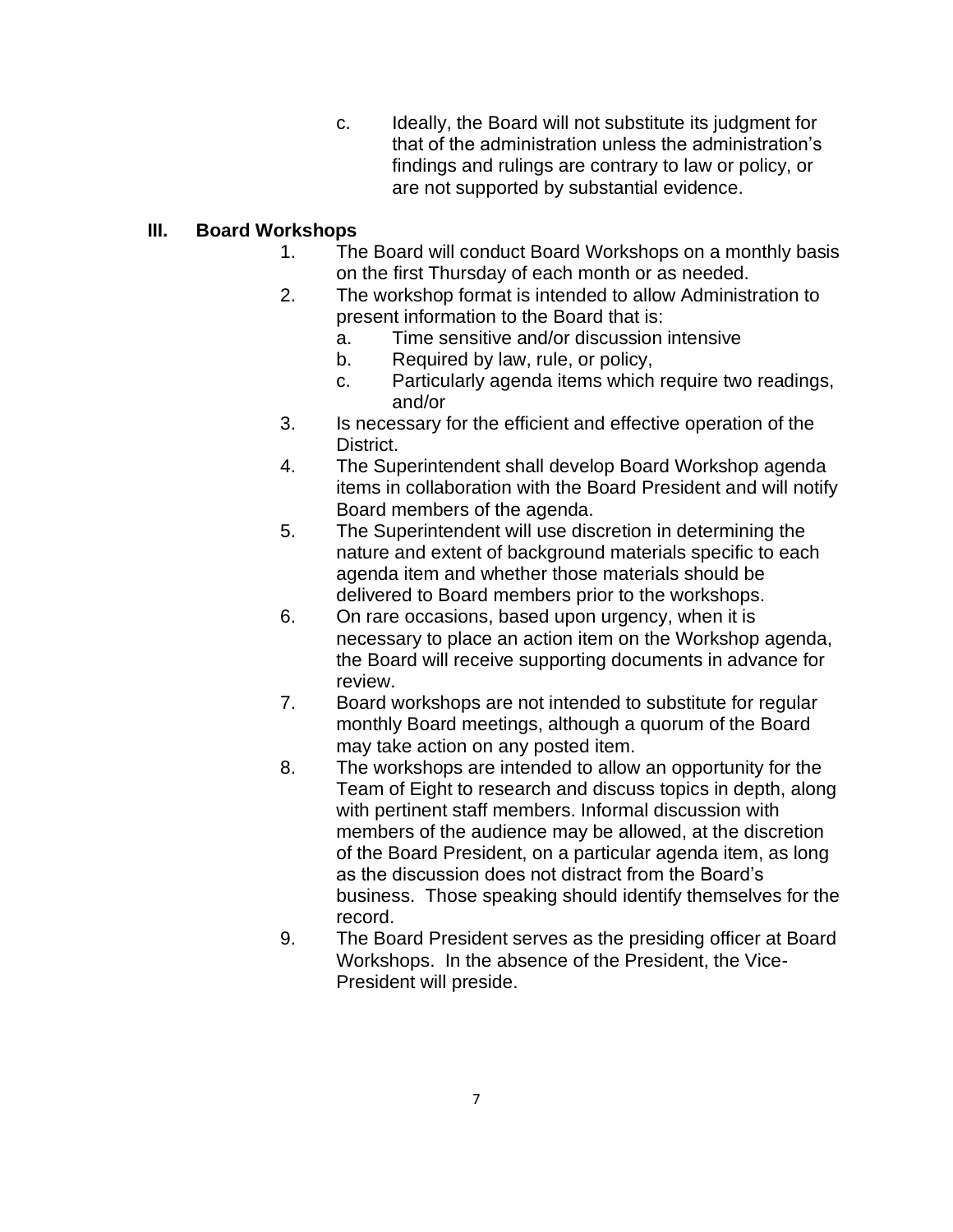### **IV. Board Committees**

- 1. The Board may, from time to time as it deems necessary, create committees to facilitate the efficient operation of the Board.
- 2. A committee that includes one or more Board members and has supervision or control over public business or public policy is subject to the Open Meetings Act when it meets to discuss that public business policy.
- 3. A committee that includes less than a quorum of the Board is not subject to the Open Meetings Act if it serves purely advisory function, with no power to supervise or control public business. However, should the committee actually function as something more than an advisory body, having supervision or control functions, it must comply with the Open Meetings Act to avoid depriving the public access to the Board's actual decision making process.
- 4. Committee members are appointed by the Board President.
- 5. Standing Committees (3 or less trustees)
	- a. Superintendent Evaluation Committee
		- i. The Board Vice President chairs the Standing Committee on Superintendent Evaluation.
		- ii. This committee periodically reviews and recommends modifications to the superintendent evaluation instrument. Changes will generally be based upon on changing district goals and Board priorities.
		- iii. Final authority for approval of the superintendent evaluation instrument lies with the Board as a whole**.** This should be completed in a timely manner following the summative evaluation and no later than the November meeting.
	- b. Finance/Audit Committee This committee meets at least quarterly, and will conduct additional meetings as needed, to serve as a fact-finding, deliberative, advisory, and review function of the district's financial and operational activities. It also reviews audits/reviews/reports of the district's finances and operations for risks/concerns noted and management's actions to address.
	- c. Governmental Relations/Legislative Committee-This committee will develop opportunities for the trustees to network and collaborate with community leaders and public officials at all levels of government to promote public education in PfISD.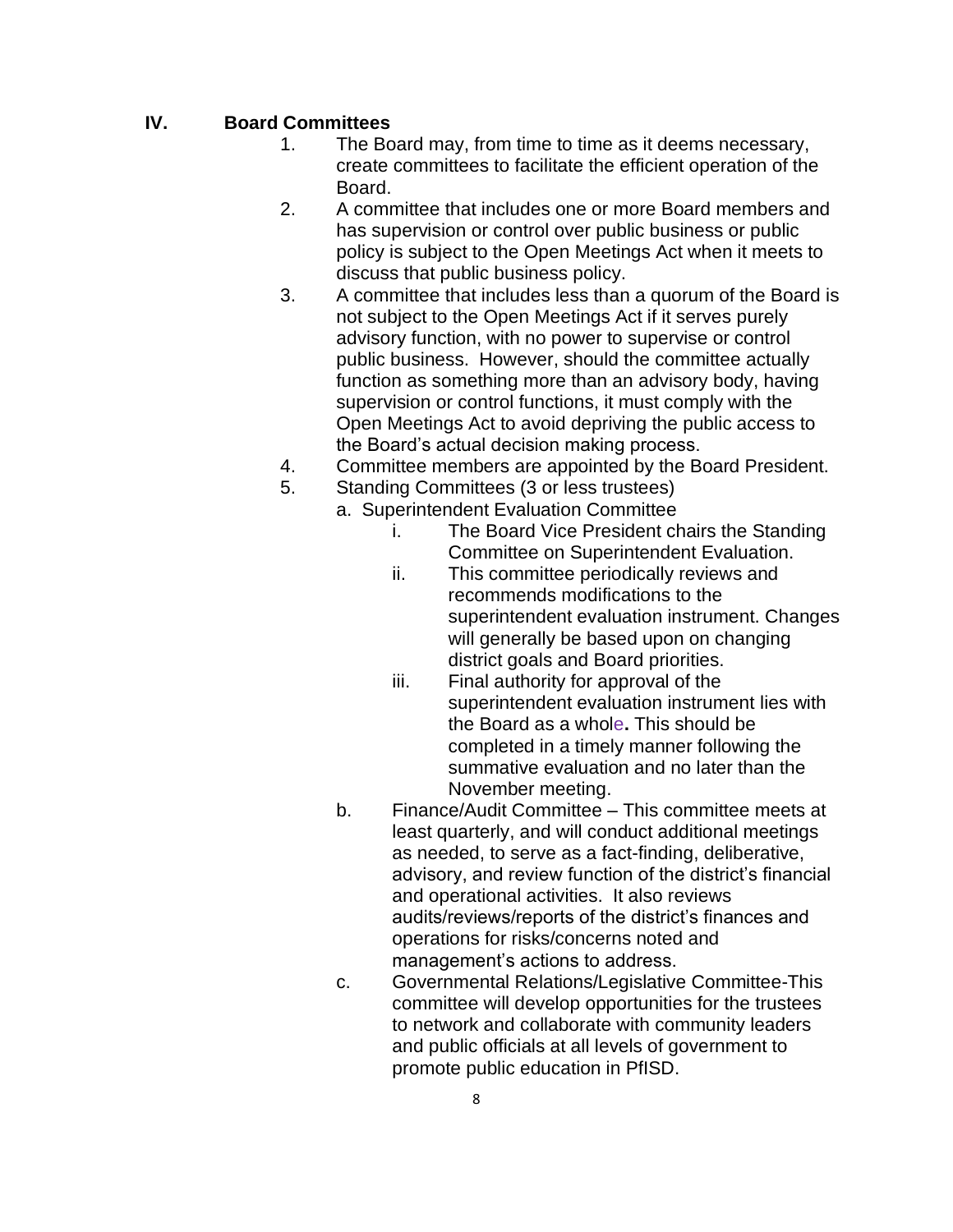d. Policy Committee: Annual Board Operating Procedures review is required in April, then submitted for Board approval in May.

### **V. Electing Board Officers**

- 1. Officers are nominated and elected annually at the first regularly scheduled Board meeting after the certification of the May election.
- 2. A vacancy in the office of the President will be filled by majority election. The Vice President becomes President only upon being elected to the position. However, the Vice President will serve as Temporary President until such an election takes place.
- 3. The Board will elect an officer to fill any vacancy at the next Board meeting after the vacancy occurs.
- 4. Duties of officer positions will be reviewed in preparation for nomination of members for Board officer positions.
- 5. Board officers shall serve no more than six consecutive years in any one officer position.

#### **VI. Responsibilities of Board Officers**

#### **A. President**

- 1. The Board President consults with the Superintendent to prepare agendas for all board meetings and workshops. Agendas are generally proposed by the Superintendent and reviewed and approved by the Board President prior to official posting.
- 2. The Board President presides at all meetings.
- 3. The Board President generally acts as the spokesperson for the board regarding media or community inquiries and official district functions.
- 4. The Board President is responsible for signing a certified agenda of all closed meetings.
- 5. The Board President is responsible for planning and facilitating New Board Member Orientation and appointing a mentor.
- 6. The Board President has the right to make motions and vote on all issues before the Board.
- 7. The Board President shall receive continuing education annually related to leadership duties as board president.

#### **B. Vice President**

1. The Vice President will serve as the presiding officer in the absence of the president.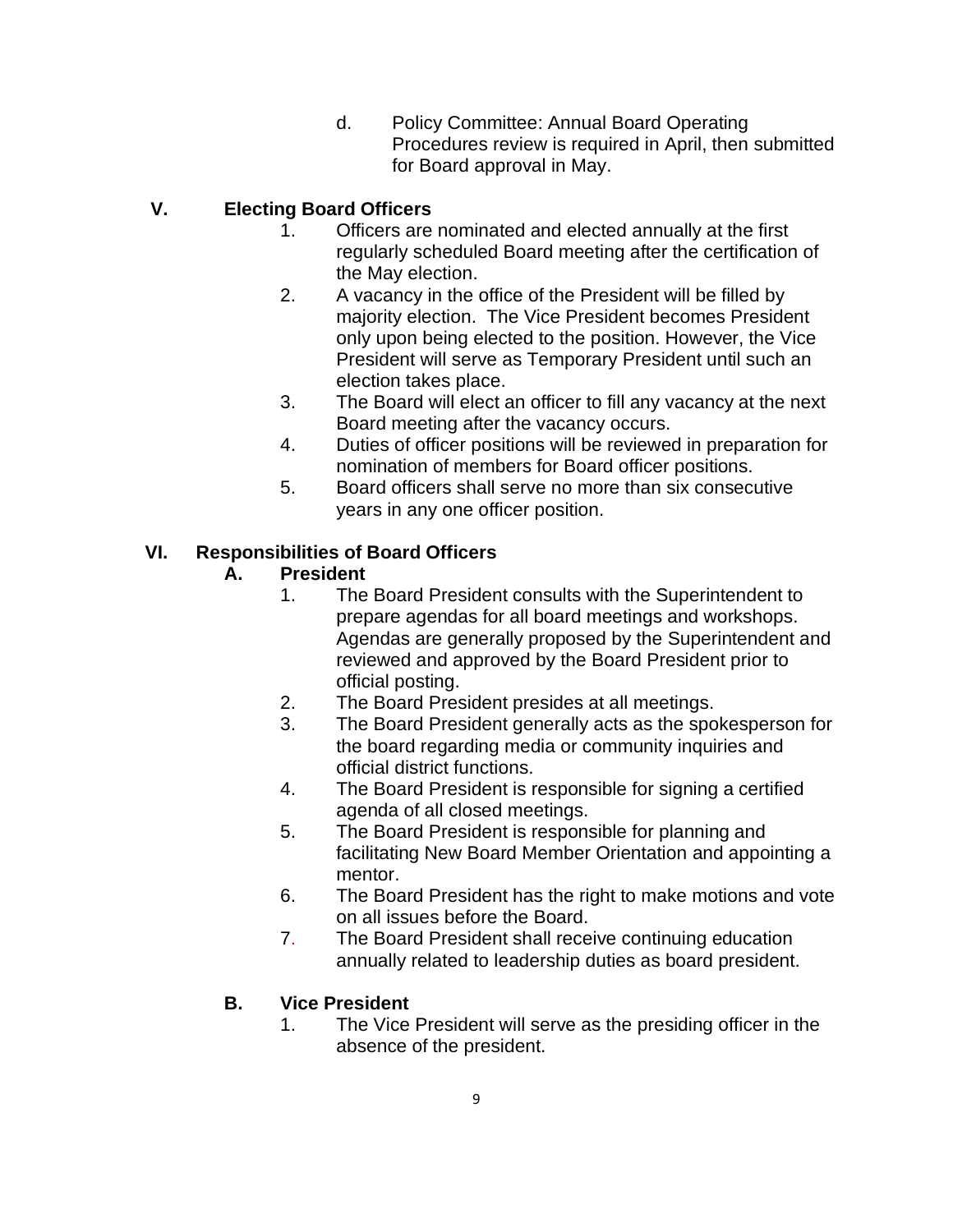- 2. The Vice President will assist the President in maintaining a record of actions needed as follow-up for all board meetings which will be shared with the President and Superintendent after each meeting.
- 3. The Vice President chairs the Standing Committee for Superintendent Evaluation.

### **C. Secretary**

- 1. Along with the Board President, the Board Secretary signs off on all required minutes, contracts, etc.
- 2. The Board Secretary is responsible for ensuring that minutes are recorded at each board workshop and that minutes are posted in a timely fashion on the district website.
- 3. The Board Secretary is responsible for completing the closed session minutes on the certified agenda during all closed meetings.
- D. Officers will regularly meet with the Superintendent immediately prior to workshops.

### **VII. New Board Member Orientation**

- 1. All newly elected Board members are required to receive orientation within 120 days of being sworn in.
- 2. The Board President is responsible for planning and facilitating this orientation, with assistance from the Superintendent.
- 3. Suggest orientation topics include:
	- a. Board Operating Procedures
		- b. PISD Policy Manual
		- c. District organizational chart and staff responsibilities
		- d. Parliamentary Procedures
		- e. Tour of administrative offices meeting the cabinet
		- f. Connection with a board mentor
		- g. Review of annual board calendar
		- h. Educational acronyms
		- i. List of school properties/campuses
- 4. New Trustees are legally required to receive the "Texas Open Meetings Act" (aka TOMA) training as per state law.
- 5. Tier 1 TASB ISD Training is recommended.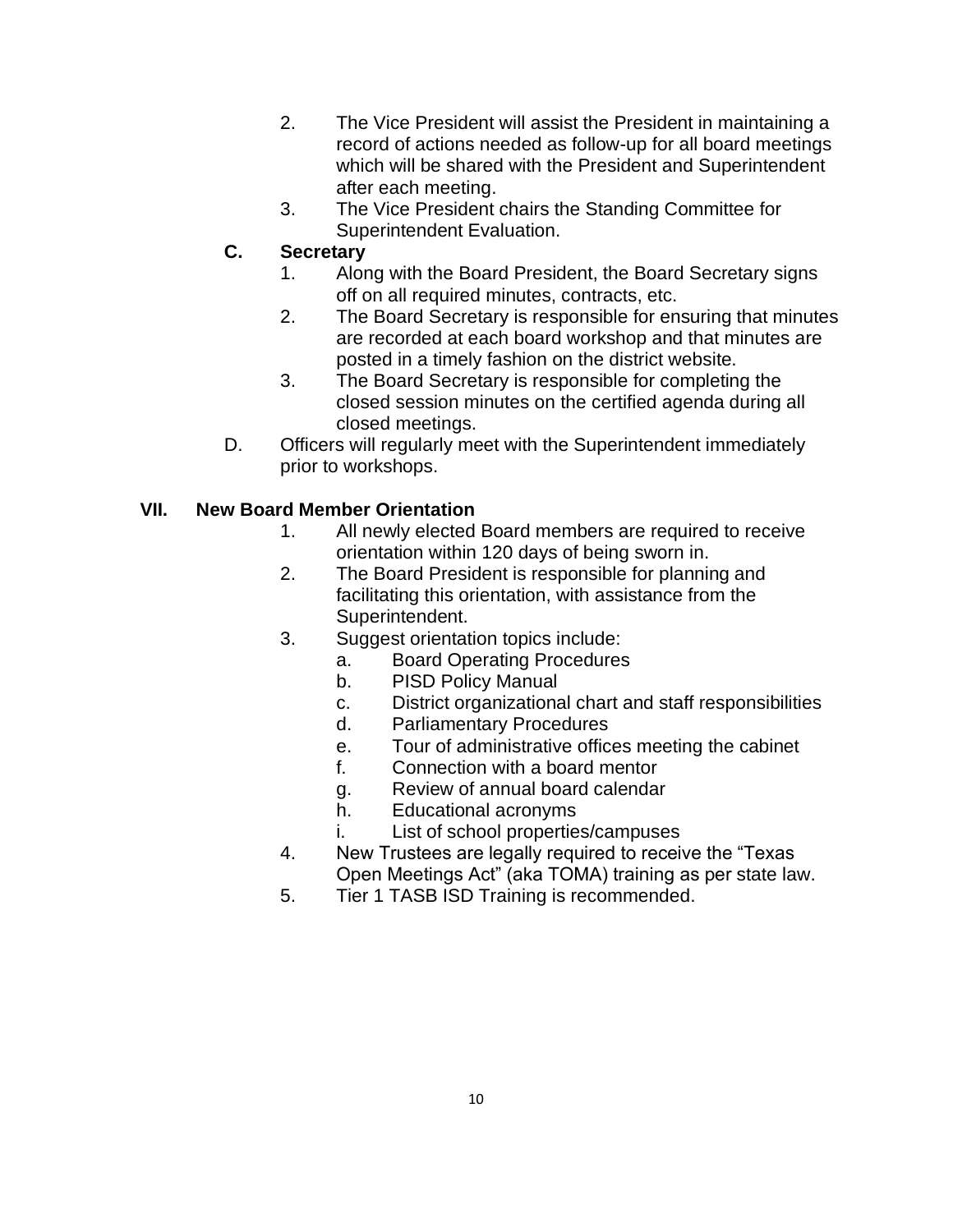#### *ANNUAL EVALUATIONS*

#### **I. Superintendent Evaluation**

- 1. Formative evaluations will be conducted in closed session three times annually, at approximately three month intervals.
- 2. The formative evaluation process will consist of the Board meeting in closed session to review current district progress toward goals and objectives set forth in the Superintendent Evaluation Instrument. The Board will then discuss with the Superintendent areas of accomplishment as well as areas in need of additional focus*. The Board will develop a consensus document to be used at each summative evaluation for the purposes of summarizing the results of the evaluation.*

The first formative evaluation that occurs following the annual Board election should include discussion that fosters an early understanding among new Board members of the evaluation process and the Superintendent's current performance objectives and priorities. All discussions will be held in a manner not to violate the Texas Open Meetings Act. The Board may discuss the Superintendent's contract at any evaluation.

- 3. A summative evaluation will be conducted in closed session annually in September and may include a discussion of the Superintendent's contract. The Board will use the approved evaluation instrument for the summative evaluation.
	- a. A copy of the evaluation document will be completed in advance by each Board member and brought to evaluation meeting.
	- b. The Board will review, as a team, each section of the evaluation instrument and arrive at a consensus rating and set of comments.
	- c. A consensus evaluation will be signed by all Board members and the Superintendent. Copies will be kept on file by the Superintendent, the Board President, and the Board Vice President. Other Board members may be provided a copy if requested. A sealed copy will be provided to the Executive Director of Human Resources to be placed in the Superintendent's personnel file.
	- d. Individual Board members may choose to share with the Superintendent copies of their individual Board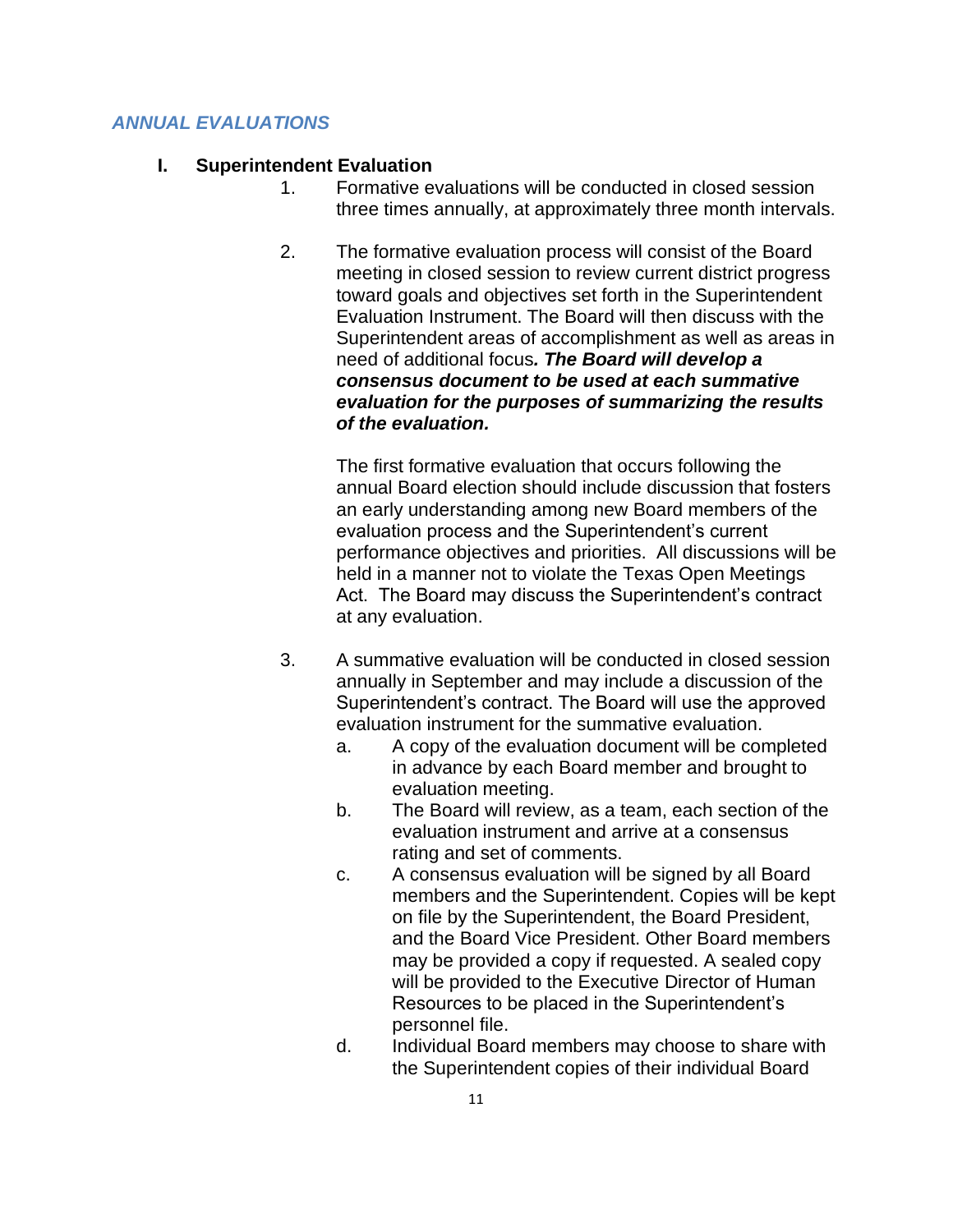evaluations; however, the consensus document will serve as the official record of the evaluation by the Board.

- e. Specific details of the Superintendent's evaluation are to be kept confidential and are not subject to the Texas Freedom of Information Act. However, as part of the posted evaluation agenda item, the Board may issue a public statement in open session regarding the overall level of satisfaction of the Board regarding the Superintendent's performance.
- 4. The Board shall strive to accomplish the following during each summative evaluation:
	- a. Clarify to the Superintendent his or her role, as seen by the Board.
	- b. Clarify to Board members the Superintendent's role, according to the Board's written criteria, as expressed in the Superintendent's job description and the District's goals and objectives.
	- c. Foster an early understanding among new Board members of the evaluation process and the Superintendent's current performance objectives and priorities.
	- d. Develop and sustain a harmonious working relationship between the Board and the Superintendent.
	- e. Identify accomplishments and areas in need of improvement for the superintendent and district.
- 5. Development of the Superintendent Evaluation Instrument
	- a. A standing committee, chaired by the Board Vice President, and including the Superintendent, will periodically review the Superintendent Evaluation Instrument and recommend modifications.
	- b. The review shall generally follow the calendar shown below:
		- i. Board meets to discuss district goals and Board priorities to inform development of District Improvement Plan and annual budget.
		- ii. Board recommends to the standing committee areas of modifications that address current circumstances and issues.
		- iii. The standing committee meets to formulate recommended modifications.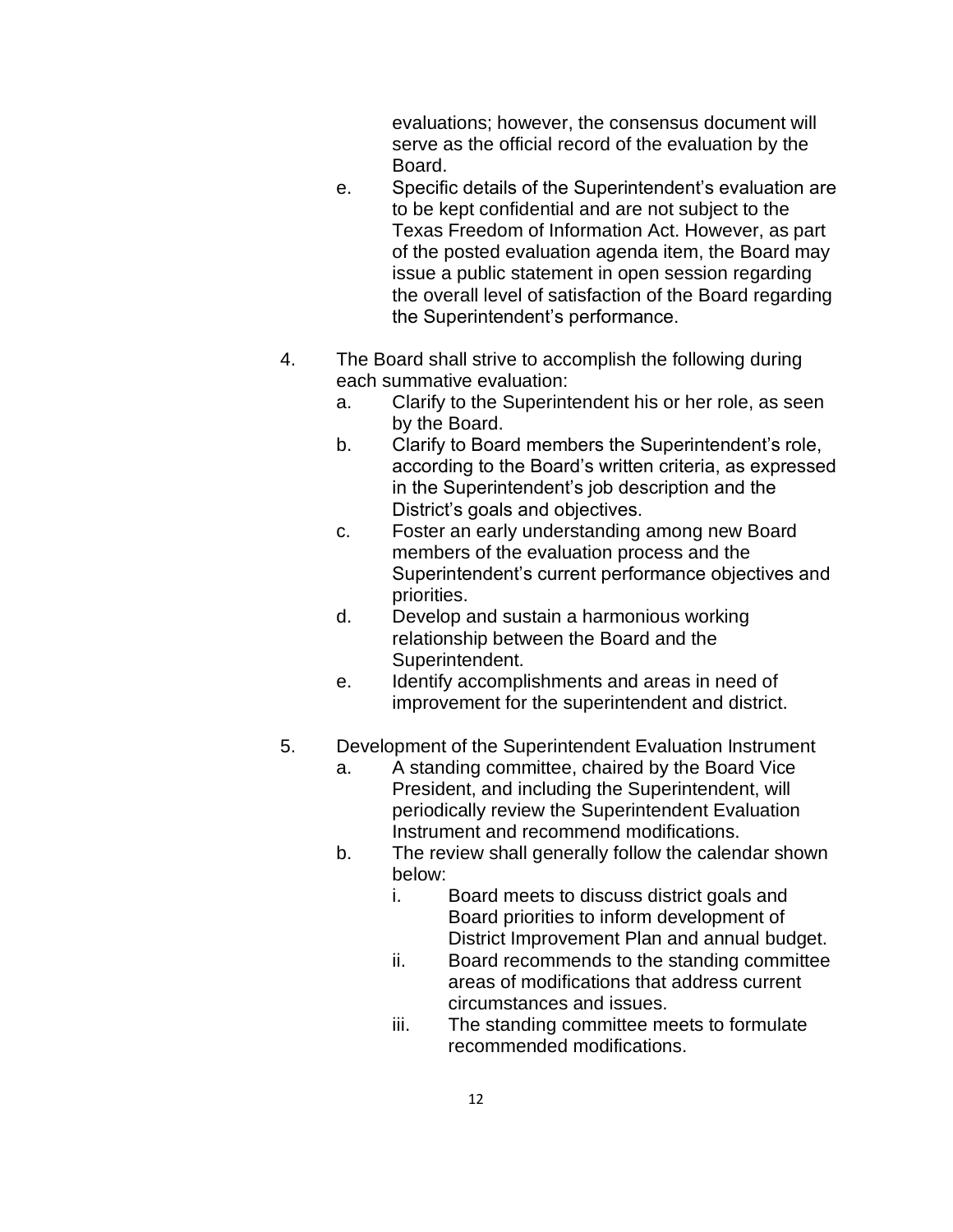- iv. The Board examines the recommended document and offers further suggestions.
- v. The standing committee prepares a final draft for Board review and possible action.
- vi. The Board adopts the evaluation instrument for the upcoming year.
- 6. The Superintendent's Contract
	- a. During any formative or summative evaluation meeting, the Board may determine any modifications to the superintendent's contract, including, but not limited to, contract term extensions, salary increases, and changes in benefits.
	- b. Modifications to the Superintendent's contract require action of the Board in open session.

# **II. Board Evaluation/Team Building**

- 1. The Board is required to participate in a minimum of three hours of Board Team Building annually, preferably in October following the summative evaluation or in June following the election.
- 2. Board Team Building may be used to review and modify Board priorities that will be used to establish District goals and objectives that guide planning and budgeting.
- 3. Each board member will anonymously complete and submit the Board self-evaluation document on file. The results shall be shared with the Team of 8 and be incorporated in the following Board Team Building. To the extent that the meeting does not violate the Texas Open Meetings Act, the evaluation may include:
	- a. Board operating procedures (annual review/approval)
	- b. Board member training
	- c. Conflict resolution
	- d. Working relationships with the Superintendent
	- e. Conduct of Board meetings
	- f. Strategic planning and goal setting
	- g. Relationship with the community
	- h. The Board's role in achieving District goals and objectives
	- i. Tier 3 required board governance focus
- 4. In the months before the discussion, the Board as a whole shall:
	- a. Review the Board's goals for the current year to ensure that all Trustees are familiar with Board priorities.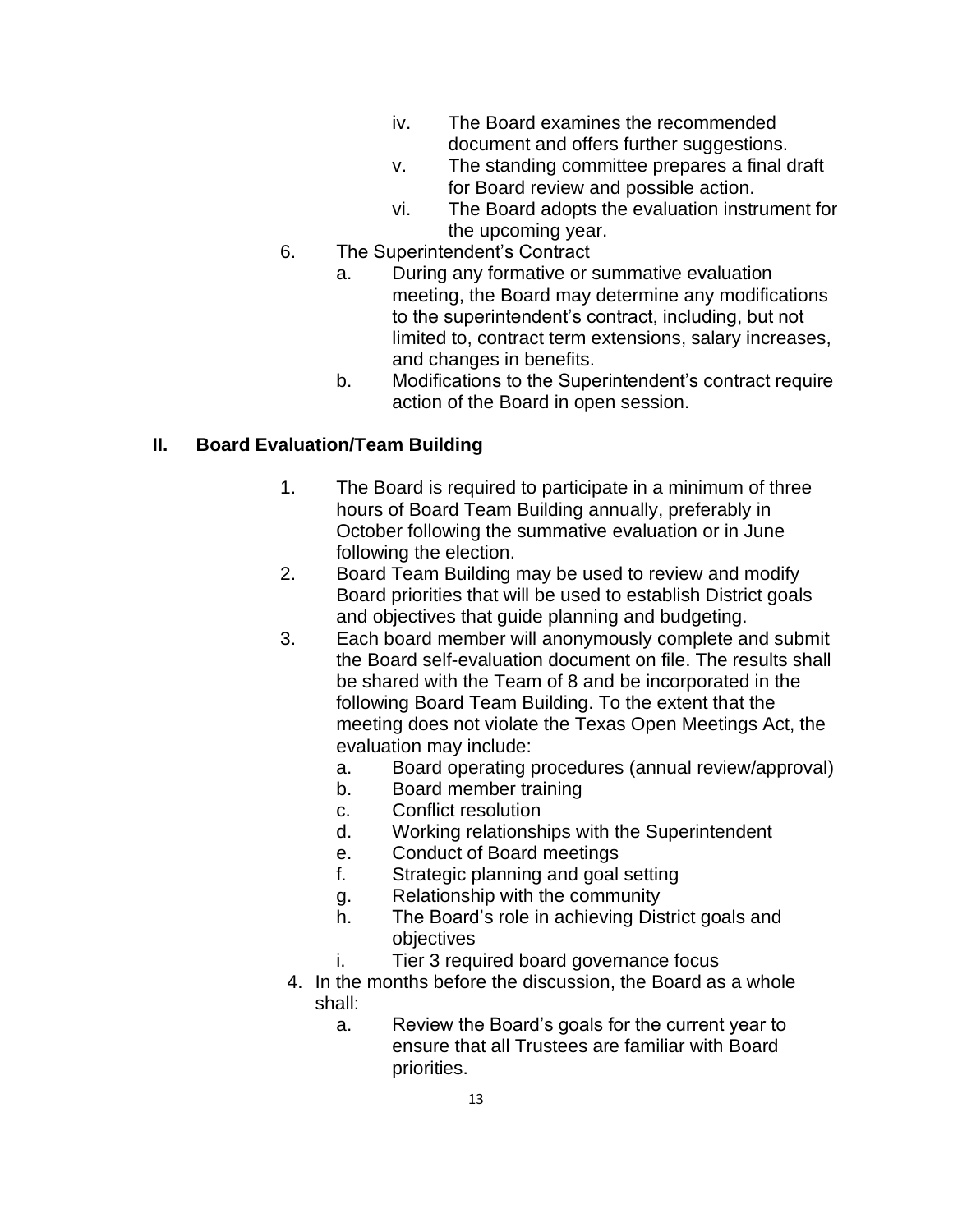- b. Reaffirm the purpose of the self-evaluation so that all Board members understand the desired outcomes of the evaluation.
- c. Identify and collect any information or materials the Board might need in conducting its self-evaluation. This material might include documentation on District goals for the current year, reports of the Board's successes and progress in meeting these goals, records of Board meetings and community participation, and newspaper clippings.

#### *INDIVIDUAL BOARD MEMBERS*

#### **I. Access to Information (BBE Local)**

- 1. An individual Board member, acting in his or her official capacity, shall have the right to seek information pertaining to District fiscal affairs, business transactions, governance, and personnel matters, including information that properly may be withheld from members of the general public in accordance with the Public Information Chapter of the Government Code.
- 2. Individual Board members shall not have access to confidential student records, unless there is a legitimate educational interest in the records in accordance with policies FL (Legal) and (Local).
- 3. All requests by a Board member for compilation of data, other than copies of existing records, shall be directed to the Superintendent. The Superintendent will prepare requested reports and distribute them to the entire Board. If the preparation of the requested report is expected to consume excessive staff time and resources, the Superintendent will confer with the Board President to determine whether the requested report should be placed on an upcoming agenda for possible action.
- 4. In general, requests for information made by one Board member that require compilation of a written report shall be shared by the Superintendent with all Board members.

#### **II. Authority**

1. Board members as individuals shall not exercise authority over the District, its property, or its employees.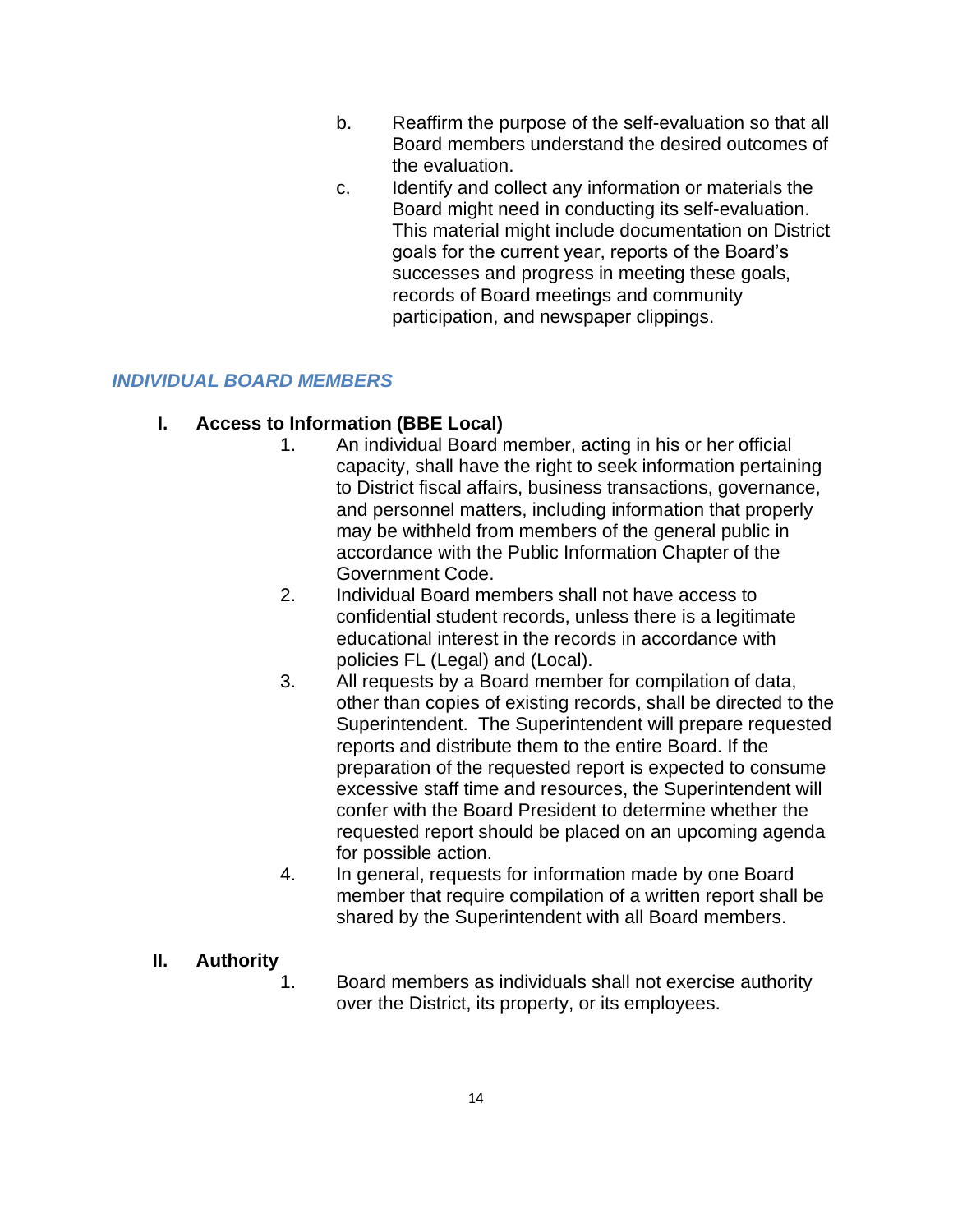- 2. Except for appropriate duties and functions of the Board President, an individual member may not act on behalf of the Board without the express authorization of the Board or Board President. Without such authorization, no individual member may commit the Board on any issue.
- 3. Board members will avoid personal involvement in activities the Board has delegated to the Superintendent.

#### **III. Communication with Other Board Members**

- 1. Communication with other Board members (in any forum other than a meeting duly posted, in which a quorum is present) regarding District issues/items should be limited to "information only" to avoid the presence of deliberation.
- 2. Board electronic and written communications regarding District issues should be routed through the Superintendent's office so that information can be disseminated and/or questions can be addressed in this manner, rather than among and between Board members. Board members should avoid responding via "Reply All" in an email thread or texts.
- 3. A Board member may discuss a District issue with no more than two other Board members. Board members shall be cognizant of Open Meetings Act responsibility.
- 4. All written communication among Board members, including communication by email, is subject to The Public Information Act. This includes personal emails and district email. Board members should archive all email communication with other Board members.

#### **IV. Communication with the Media**

- 1. The Board President serves as the official spokesperson for the Board team to the media/press on issues of media attention.
- 2. Media calls should be directed to the Superintendent for handling through the public information officer or Board President.
- 3. Board members asked for individual comments or opinions by the media/press are to qualify those statements as being the opinion of the individual Board member and not representative of the Board as a whole of the District.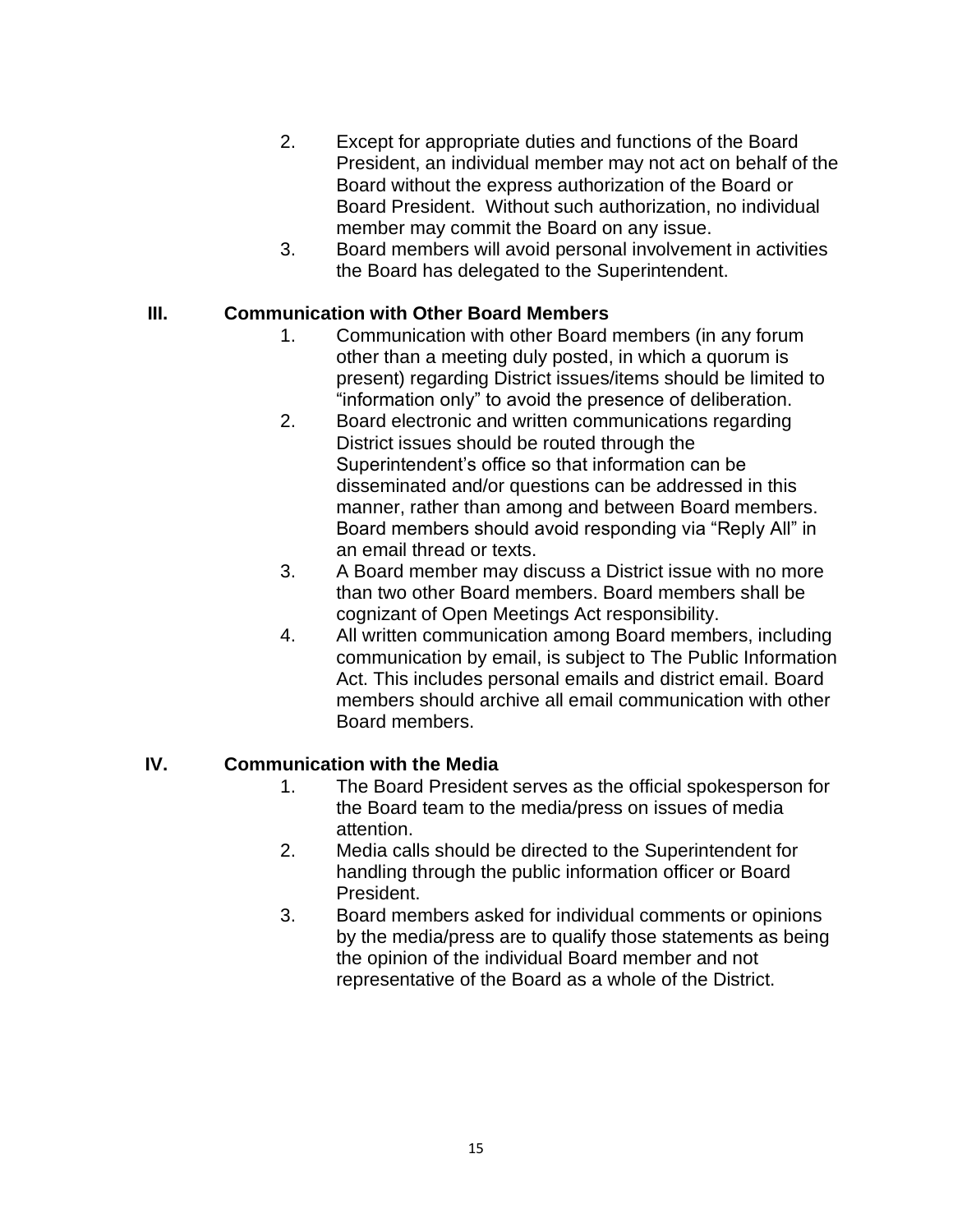### **V. Complaints to Board Members**

- 1. Employees, students, parents, or other members of the public who bring concerns or complaints to an individual Board member shall be referred to Board policy as defined in FNG (Local), GF (Local), and DGBA (Local).
- 2. Board members should notify the Superintendent of the complaint, as necessary. If an administrative response is required, the Superintendent or designee will reply to the email, with a copy of that reply being sent to each Board member for information. If a Board response is necessary, the Board President may respond on behalf of the Board.
- 3. As necessary, the Superintendent or designee shall guide the complainant to the appropriate staff member as outlined in the Board policy complaint process.
- 4. When the concern or complaint directly pertains to the Board's own actions or policy, for which there is an administrative remedy, the Trustee may request that the issue be placed on the agenda.
- 5. Anonymous calls or letters will not receive the Board's attention, discussion, or response and will not be referred to the administration for action.
- 6. When a complaint regarding the Superintendent is received by a Board member, the Board member may forward the complaint to the Board President. If the receiving trustee and/or Board President deem the complaint worthy of further consideration by the board as a whole, the complaint should be discussed at the next board meeting if urgent or during the Superintendent's next formative evaluation.

# **VI. Continuing Education**

- 1. Board members are required to complete training as specified in the Texas Education Code 11.159 according to assessed needs.
- 2. New Board members shall participate in a local orientation session concerning meeting processes and parliamentary procedures one year before or up to 120 days of their election or appointment. Three (3) additional hours of orientation to the Texas Education Code are to be completed within the first year, as well as one (1) hour of Open Meetings Act training.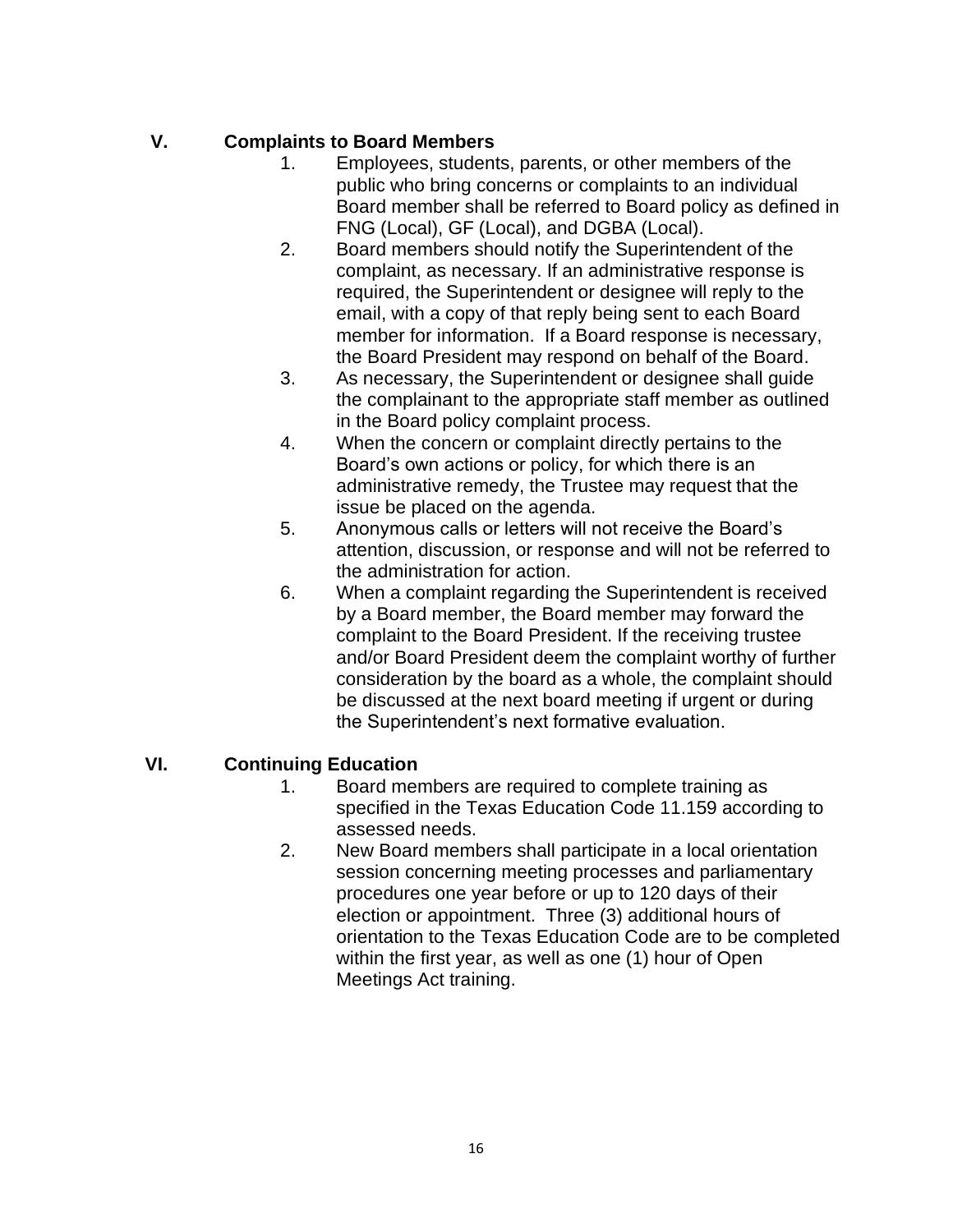New Board members shall also complete ten (10) hours of continuing education during the first year of service.

- 3. Sitting Board members shall receive a three (3) hours update to the Texas Education Code following a legislative session and at least five (5) hours of continuing education each year following the first year. Additionally, each school board member must complete continuing education every two years on evaluating student academic performance.
- 4. The officers of the Board of Trustees shall receive continuing education annually related to leadership duties of a board president. Officer training is recommended.
- 5. To the extent possible, the entire Board shall participate in continuing education programs together.
- 6. Annually, as prescribed by law, each Board member's training hours will be read into the minutes, announcing the name of each Board member who has completed the required continuing education, who has exceeded the required hours, and who is deficient in the required hours.
- 7. Board members will share information from continuing education programs/conferences during allotted time at Board meetings or by written report to all trustees, as appropriate.
- 8. All board members are required to complete training on the Texas Open Meetings Act no later than the 90th day after the board member is sworn in. Such training must be approved by the Attorney General.
- 9. The entire board, including all board members, shall annually participate with their superintendent in a team building session by any registered provider. The team building session shall be of a length deemed appropriate by the board, but generally at least 3 hours. The purpose of the team building session is to enhance the effectiveness of the board-superintendent team and to assess the continuing education needs of the board-superintendent team.

#### **VII. Meetings with the Superintendent and other District Employees**

1. The Superintendent will strive to accommodate drop-in visits by Board members. When possible, these meetings and the topics to be discussed should be scheduled with the Administrative Assistant to ensure that the Superintendent is available, that adequate time is set aside for the meeting,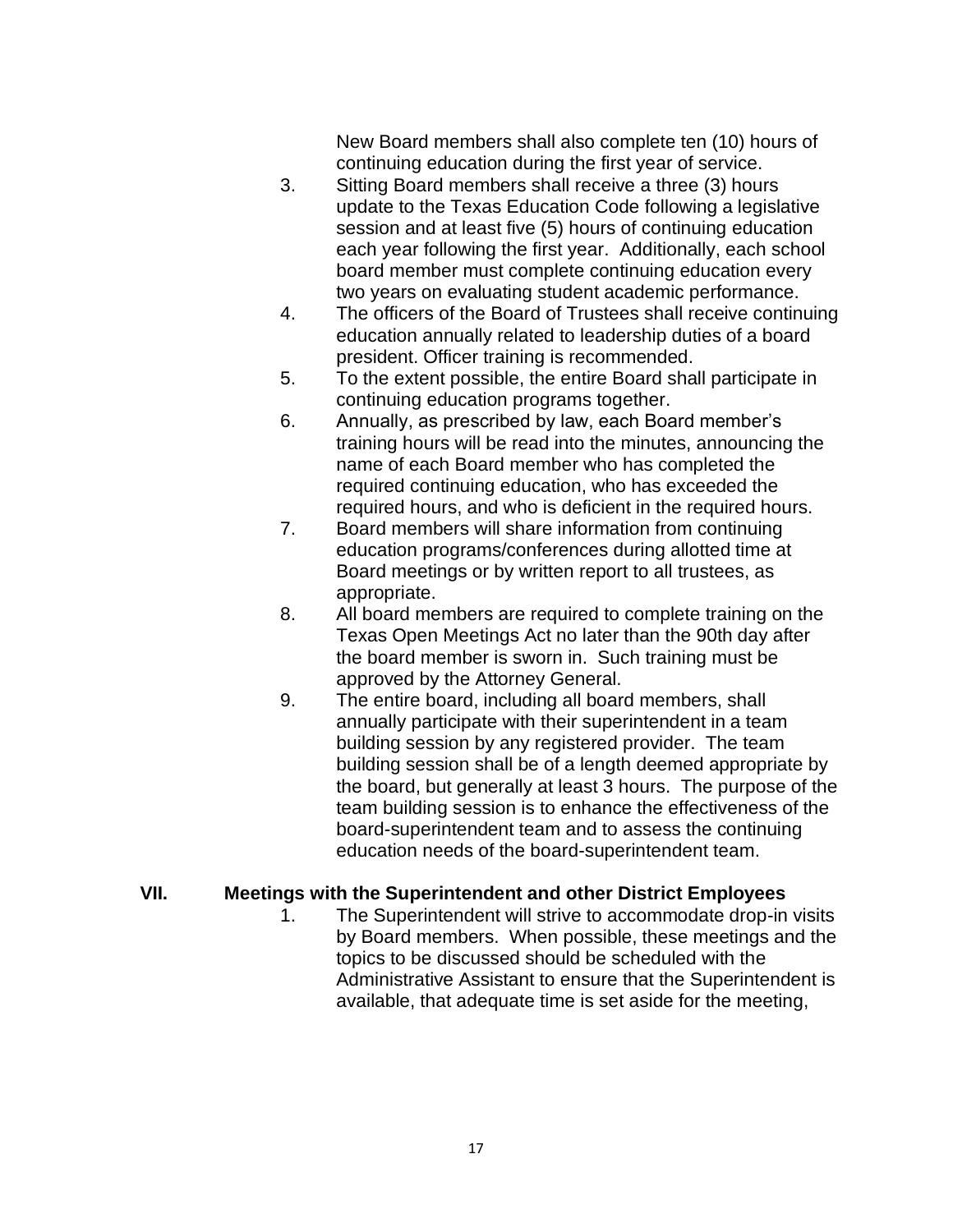and that appropriate information and materials are available for discussion.

- 2. When a Board member wishes to meet formally with any other district employee, the Board member will inform the Superintendent. The Superintendent will schedule the meeting and contact the Board member.
- 3. Board members shall schedule one-on-one meetings with the Superintendent.

#### **VIII. Reimbursable Expenses**

- 1. Board members shall be reimbursed for reasonable and allowable expenses incurred for:
	- a. Carrying out the business of the Board at Board request
	- b. Attending meetings as official representatives of the **Board**
- 2. Reimbursement for travel and expenses related to conventions/conferences will be limited to six nights per year.
- 3. Reimbursement for additional conventions/conferences and associated allowable expense will require prior approval from the Board President.
- 4. Priority shall be given to attend conferences as a group.
- 5. Arrangements necessary to register for a conference/convention and related accommodations (hotel, travel, etc.) shall be arranged through the Executive Assistant to the Board of Trustees.
- 6. Late registration will be allowed for any Board member whose professional schedule may be unpredictable.
- 7. Reasonable expenses are defined to mean:
	- a. Hotel not to exceed the standard negotiated rate available through the conference sponsor. If no standard negotiated rate has been established, the reimbursement rate shall not exceed the rate for state employees in accordance with the General Appropriation Act (77th Legislature)
	- b. Parking Hotel self-parking is highly recommended in the hotel in which the Board member is a guest, unless no self-parking is available or if it is not safe.
	- c. Meals A reimbursable per diem per meal shall be allowed, including tax, and/or cost of room service. Alcohol and tips are not reimbursable.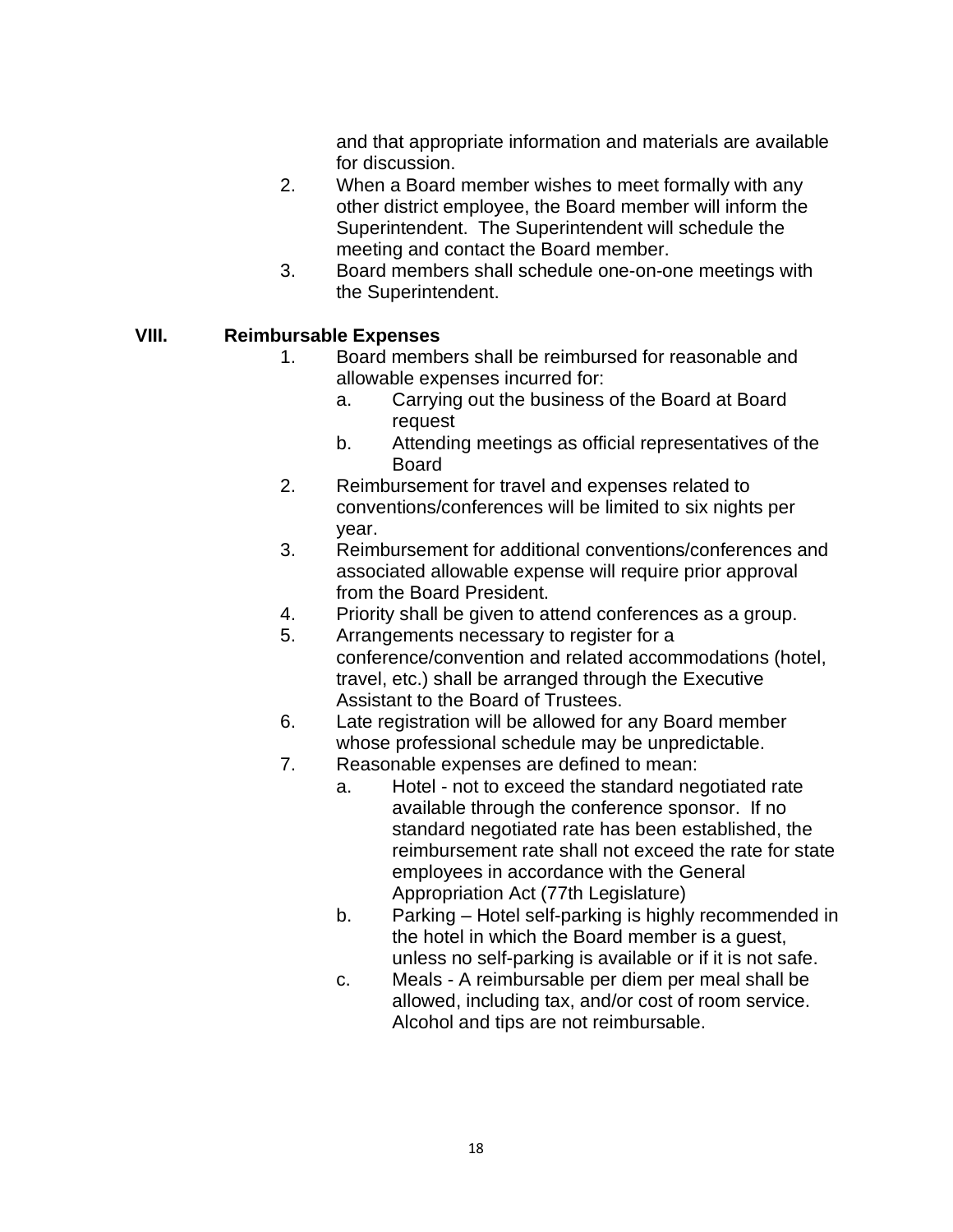- d. Mileage not to exceed the allowable IRS rates for use of a personal car or the actual cost of the lowest fare for commercial transportation plus parking
- 8. No reimbursement will be made for:
	- a. Non-district fax or phone calls
	- b. Entertainment or in-room movies
	- c. Alcohol
	- d. Souvenirs
	- e. Spouse/family expenses
- 9. Cancellation of conference registration, hotel and travel accommodations, etc. *must* be completed within the allowable "cancellation" timeline established by the vendor or sponsoring entity. Every attempt must be made by the Board member to notify the Executive Assistant to the Board of Trustees of such cancellation plans as soon as plans need to be changed. For cancellations not completed within the designated timeline, the loss of reimbursement eligibility and/or monetary commitment of the District shall be borne by the individual Board member responsible for the cancellation, unless the cancellation is the result of personal illness or a family emergency
- 10. Accounting records shall accurately reflect that no state or federal funds were used to reimburse travel expenses beyond those authorized for state employees.
- 11. A statement shall be submitted for all authorized expenses incurred, including receipts to the extent feasible, documenting actual expenses and in accordance with procedures applicable to employee expense reimbursement.

#### **IX. Visits to Campuses**

- 1. Board members are encouraged to attend any and all school events as their time permits, and to show support of school activities.
- 2. Board members will notify the principal prior to visiting a campus in an official capacity, include the nature of the visit, and sign in at the campus office.
- 3. Individual classroom visits will be made by invitation only, and campus administrators will be notified in advance.
- 4. Board members shall not visit a campus in an attempt to evaluate personnel on that campus.
- 5. Campus staff members may find viewing Board members as parents rather than as Board members difficult. Therefore,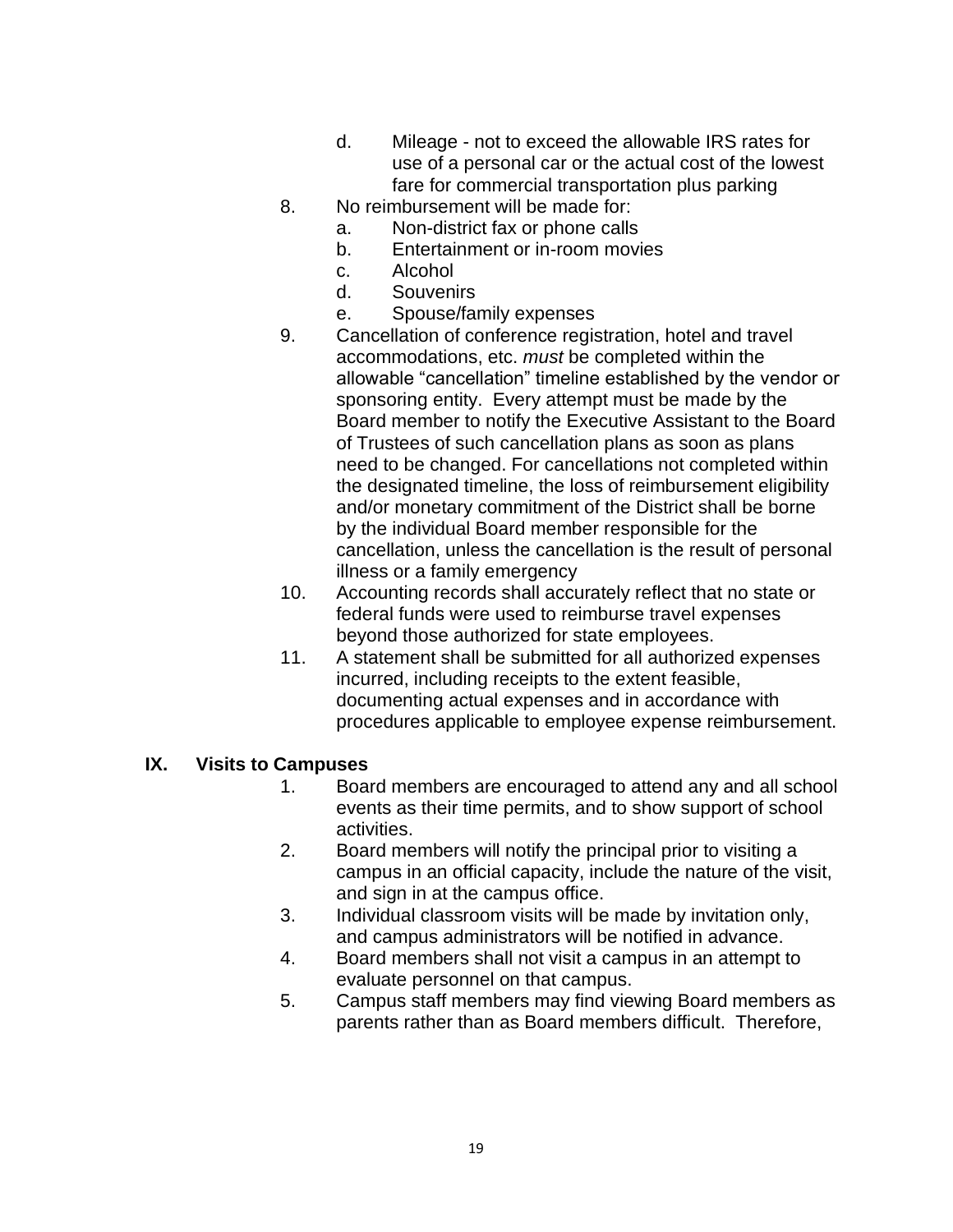when visiting a campus or classroom as parents, Board members shall:

- a. Make it clear that they are acting as parents**.**
- b. Follow the same rules and guidelines for all parents regarding campus visits.
- c. Never request nor accept extraordinary consideration for their children.
- 6. Board members running for re-election shall not request or accept support from District employees during work time or make campus visits in conjunction with campaigning for a Board position.
- 7. New Board candidates, after having declared their intention to run for election, will be provided information on guidelines for campus visits and restrictions related to Board members and campaigning.
- **X. Conflicts of Interest - Chapter 176 of the Texas Local Government Code requires a records administrator of a school district to file a conflicts disclosure statement if:**
	- 1. the school district has contracted with a person or is considering doing business with the person, and the superintendent, board member or a family member of any of these either is an employee or has a business relationship with the person
	- 2. and receives taxable income or has been given by a person one or more gifts that have an aggregate value of \$250.00 in a year preceding the date the local government officer became aware of the facts that trigger the filing requirement.
	- 3. The statement must be filed with the records administrator no later than 5:00 p.m. on the 7th day after the date the officer becomes aware of the facts that require the filing of a statement.
- **XI. Annual Review and Approval of the Board Operating Procedures** Each year, the Board will review and update these Board Operating Procedures and approve the annual update in an open session meeting of the Board.